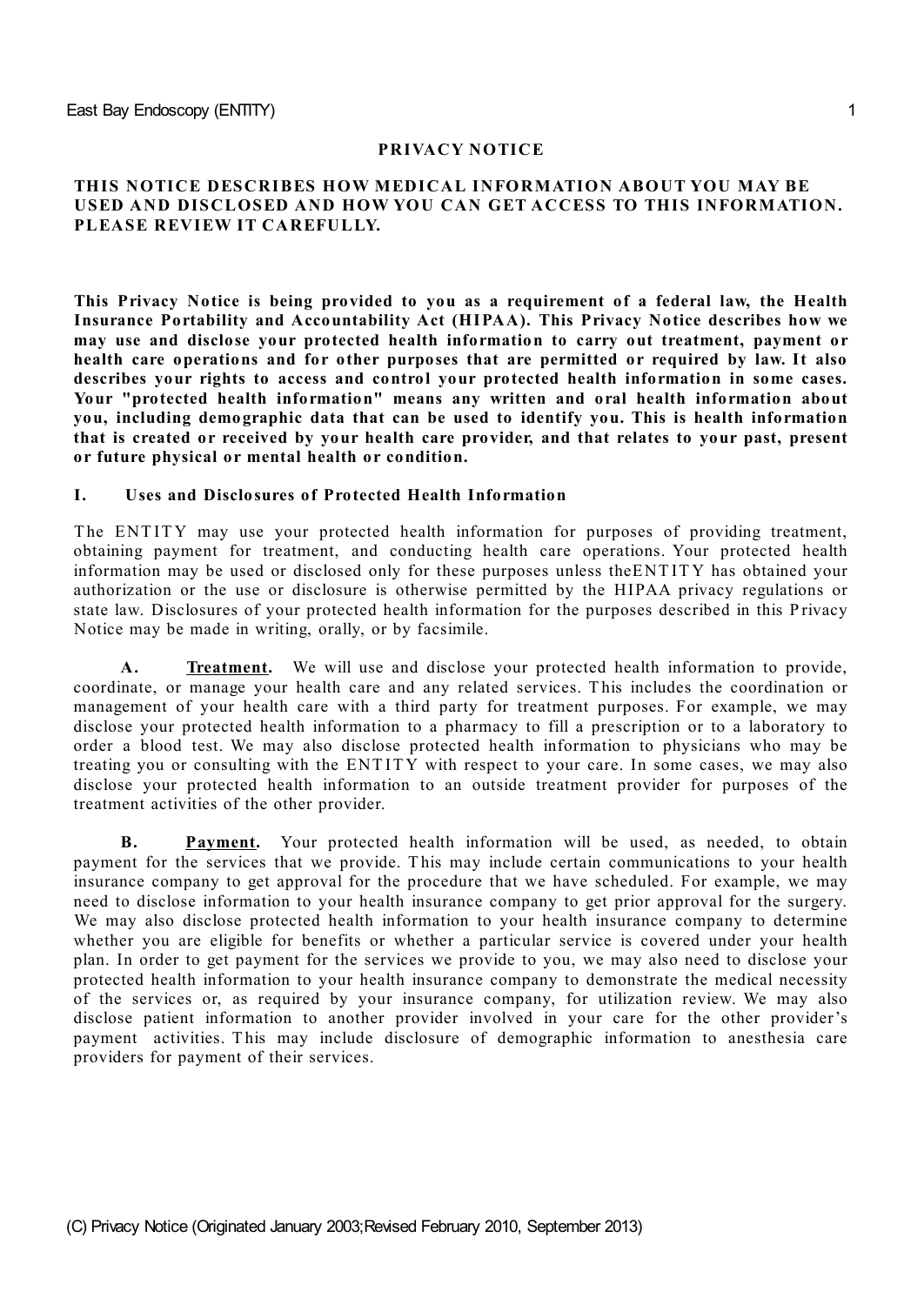**C. Operations.** We may use or disclose your protected health information, as necessary, for our own health care operations to facilitate the function of all or a portion of the ENTITY and to provide quality care to all patients. Health care operations include such activities as: quality assessment and improvement activities, employee review activities, training programs including those in which students, trainees, or practitioners in health care learn under supervision, accreditation, certification, licensing or credentialing activities, review and auditing, including compliance reviews, medical reviews, legal services and maintaining compliance programs, and business management and general administrative activities.

In certain situations, we may also disclose patient information to another provider or health plan for their health care operations.

**D. Other Uses and Disclosures.** As part of treatment, payment and health care operations, we may also use or disclose your protected health information for the following purposes:

1. To remind you of your surgery date.

2. We may, from time to time, contact you to provide information about treatment alternatives or other health-related benefits and services that we provide and that may be of interest to you.

### **II. Uses and Disclosures Beyond Treatment, Payment, and Health Care Operations Permitted Without Authorization or Opportunity to Object**

Federal privacy rules allow us to use or disclose your protected health information without your permission or authorization for a number of reasons including the following:

**A. When Legally Required or Permitted.** We will disclose your protected health information when we are required or permitted to do so by any federal, state or local law. One situation in which we may disclose your protected health information is in the instance of a breach involving your protected health information, to notify you, law enforcement and regulatory authorities, as necessary, of the situation, and others as appropriate to resolve the situation.

## **B. When There Are Risks to Public Health.**

We may disclose your protected health information for the following public activities and purposes:

- To prevent, control, or report disease, injury or disability as permitted by law.
- To report vital events such as birth or death as permitted or required by law.

• To conduct public health surveillance, investigations and interventions as permitted or required by law.

• To collect or report adverse events and product defects, track FDA regulated products, enable product recalls, repairs or replacements to the FDA and to conduct post marketing surveillance.

• To notify a person who has been exposed to a communicable disease or who may be at risk of contracting or spreading a disease as authorized by law.

• To report to an employer information about an individual who is a member of the workforce as legally permitted or required.

**C. To Report Suspected Abuse, Neglect Or Domestic Violence.** We may notify government authorities if we believe that a patient is the victim of abuse, neglect or domestic violence. We will make this disclosure only when specifically required or authorized by law or when the patient agrees to the disclosure.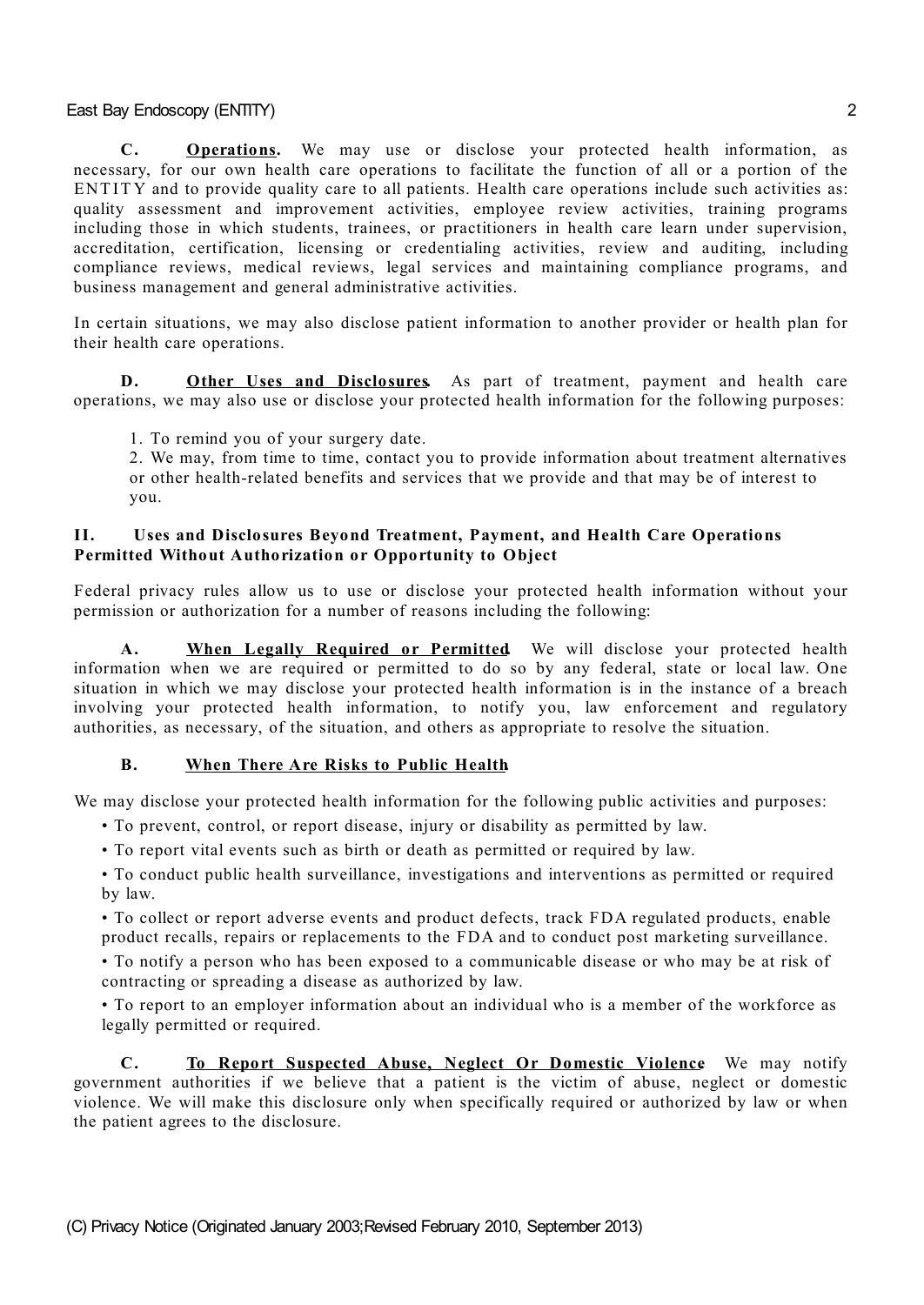**D. To Conduct Health Oversight Activities** We may disclose your protected health information to a health oversight agency for activities including audits; civil, administrative, or criminal investigations, proceedings, or actions; inspections; licensure or disciplinary actions; or other activities necessary for appropriate oversight as authorized by law. We will not disclose your health information under this authority if you are the subject of an investigation and your health information is not directly related to your receipt of health care or public benefits.

**E. In Connection With Judicial And Administrative Proceedings.** We may disclose your protected health information in the course of any judicial or administrative proceeding in response to an order of a court or administrative tribunal as expressly authorized by such order. In certain circumstances, we may disclose your protected health information in response to a subpoena to the extent authorized by state law if we receive satisfactory assurances that you have been notified of the request or that an effort was made to secure a protective order.

**F. For Law Enforcement Purposes.** may disclose your protected health information to a law enforcement official for law enforcement purposes as follows:

• As required by law for reporting of certain types of wounds or other physical injuries.

- Pursuant to court order, court-ordered warrant, subpoena, summons or similar process.
- For the purpose of identifying or locating a suspect, fugitive, material witness or missing person.
- Under certain limited circumstances, when you are the victim of a crime.
- To a law enforcement official if the ENT ITY has a suspicion that your health condition was the result of criminal conduct.
- In an emergency to report a crime.

**G. To Coroners, Funeral Directors, and for Organ Donation.** We may disclose protected health information to a coroner or medical examiner for identification purposes, to determine cause of death or for the coroner or medical examiner to perform other duties authorized by law. We may also disclose protected health information to a funeral director, as authorized by law, in order to permit the funeral director to carry out their duties. We may disclose such information in reasonable anticipation of death. Once you have been dead for 50 years (or such other period as specified by law), we may use and disclose your health information without regard to the restrictions set forth in this notice. Protected health information may be used and disclosed for cadaveric organ, eye or tissue donation purposes.

**H. For Research Purposes.** We may use or disclose your protected health information for research when the use or disclosure for research has been approved by an institutional review board that has reviewed the research proposal and research protocols to address the privacy of your protected health information. Under certain circumstances, your information may also be disclosed without your authorization to researchers preparing to conduct a research project or for research on decedents or to researchers pursuant to a written data use agreement.

**I. In the Event of a Serious Threat to Health or Safety.** We may, consistent with applicable law and ethical standards of conduct, use or disclose your protected health information if we believe, in good faith, that such use or disclosure is necessary to prevent or lessen a serious and imminent threat to your health or safety or to the health and safety of the public.

**J. For Specified Government Functions.** In certain circumstances, federal regulations authorize the ENT ITY to use or disclose your protected health information to facilitate specified government functions relating to military and veterans activities, national security and intelligence activities, protective services for the President and others, medical suitability determinations, correctional institutions, and law enforcement custodial situations.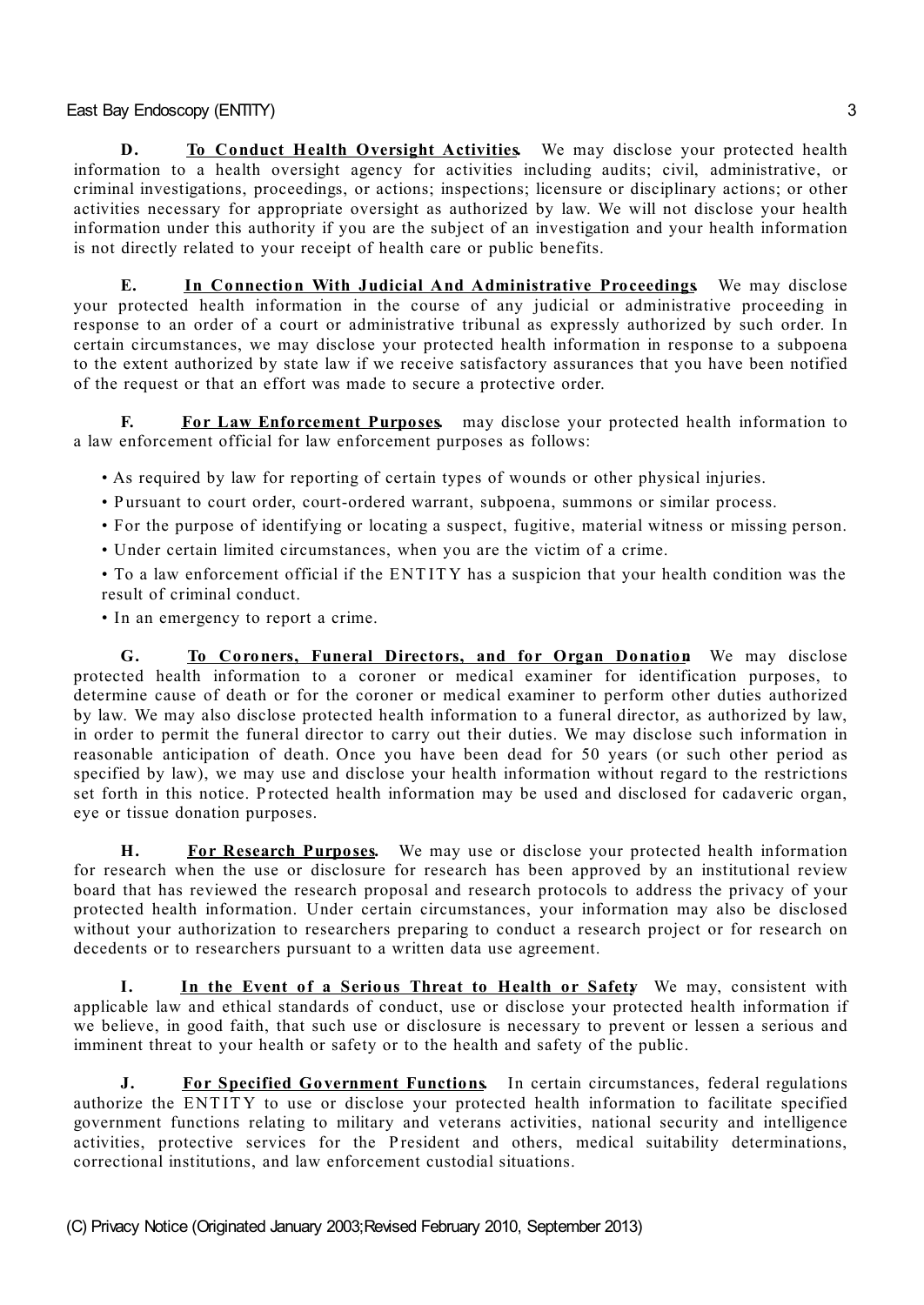**K. For Worker's Compensation.** T he ENT ITY may release your health information to comply with worker's compensation laws or similar programs.

**L. Business Associates.** We may contract with one or more business associates through the course of our operations. We may disclose your health information to our business associates so that they can perform the job we have asked them to do. We required that our business associates sign a business associate agreement and agree to safeguard the privacy and security of your health information.

# **III. Uses and Disclosures Permitted without Authorization but with Opportunity to Object**

**We may disclose your protected health information to your family member or a close personal friend if it is directly relevant to the person's involvement in your surgery or payment related to your surgery. We can also disclose your information in connection with trying to locate or notify family members or others involved in your care concerning your location, condition or death.**

**You may object to these disclosures. If you do not object to these disclosures or we can infer from the circumstances that you do not object or we determine, in the exercise of our professional judgment, that it is in your best interests for us to make disclosure of information that is directly relevant to the person's involvement with your care, we may disclose your protected health information as described.**

# **IV. Uses and Disclosures which you Authorize**

Other than as stated above, we will not disclose your health information other than with your written authorization. You may revoke your authorization in writing at any time except to the extent that we have taken action in reliance upon the authorization. Examples of disclosures that require your authorization are:

**A. Marketing.** Except as otherwise permitted by law, we will not use or disclose your health information for marketing purposes without your written authorization. However, in order to better serve you, we may communicate with you about refill reminders and alternative products. Should you inquire about a particular product-specific good or service, we may also provide you with informational materials. We may also, at times, send you informational materials about a particular product or service that may be helpful for your treatment.

**B. No Sale of Your Health Information.** We will not sell your health information to a third party without your prior written authorization.

# **V. Your Rights**

You have the following rights regarding your health information:

# **A. The right to inspect and copy your protected health information.**

You may inspect and obtain a copy of your protected health information that is contained in a designated record set for as long as we maintain the protected health information. A "designated record set" contains medical and billing records and any other records that your surgeon and the ENTITY use for making decisions about you.

Under federal law, however, you may not inspect or copy the following records: psychotherapy notes; information compiled in reasonable anticipation of, or for use in, a civil, criminal, or administrative action or proceeding; and protected health information that is subject to a law that prohibits access to protected health information. Depending on the circumstances, you may have the right to have a

(C) Privacy Notice (Originated January 2003;Revised February 2010, September 2013)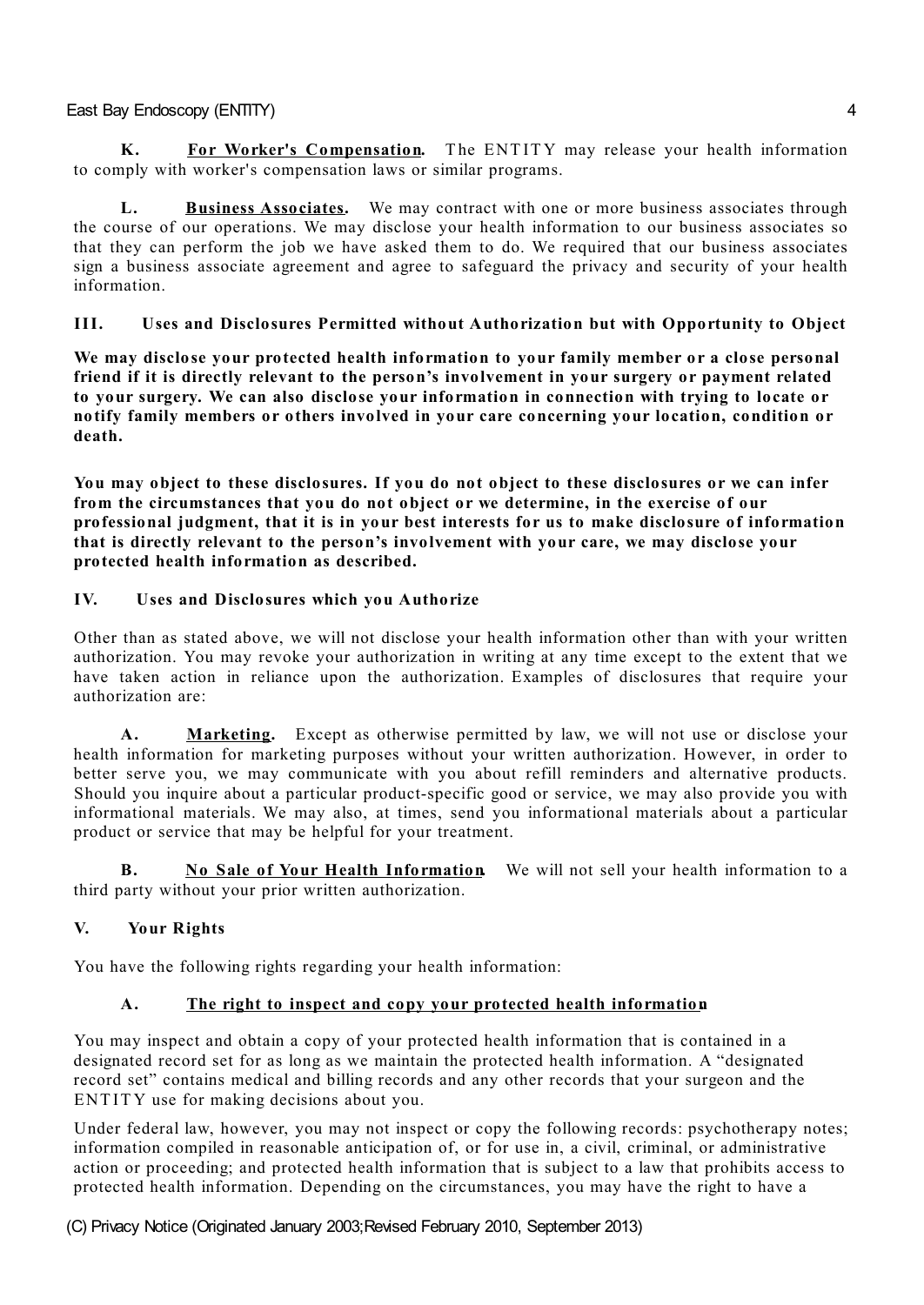decision to deny access reviewed.

We may deny your request to inspect or copy your protected health information if, in our professional judgment, we determine that the access requested is likely to endanger your life or safety or that of another person, or that it is likely to cause substantial harm to another person referenced within the information. You have the right to request a review of this decision.

To inspect and copy your medical information, you must submit a written request to the P rivacy Officer whose contact information is listed on the last page of this P rivacy Notice. If you request a copy of your information, we may charge you a fee for the costs of copying, mailing or other costs incurred by us in complying with your request.

P lease contact our P rivacy Officer if you have questions about access to your medical record.

### **B. The right to request a restriction on uses and disclosures of your protected health information.**

You may ask us not to use or disclose certain parts of your protected health information for the purposes of treatment, payment or health care operations. You may also request that we not disclose your health information to family members or friends who may be involved in your care or for notification purposes as described in this Privacy Notice. Your request must state the specific restriction requested and to whom you want the restriction to apply.

If you request that the ENT ITY not disclose your protected health information to your health plan for the purposes of payment or healthcare operations (but not treatment), and if you are paying for your treatment out of pocket in full, then the ENT ITY must honor your requested restriction. Otherwise, the ENT ITY is not required to agree to a restriction that you may request. We will notify you if we deny your request to a restriction. If the ENT ITY does agree to the requested restriction, we may not use or disclose your protected health information in violation of that restriction unless it is needed to provide emergency treatment. Under certain circumstances, we may terminate our agreement to a restriction. You may request a restriction by contacting the Privacy Officer.

**C. The right to request to receive confidential communications from us by alternative means or at an alternative location.** You have the right to request that we communicate with you in certain ways. We will accommodate reasonable requests. We may condition this accommodation by asking you for information as to how payment will be handled or specification of an alternative address or other method of contact. We will not require you to provide an explanation for your request. Requests must be made in writing to our Privacy Officer.

**D. The right to request amendments to your protected health information.** You may request an amendment of protected health information about you in a designated record set for as long as we maintain this information. In certain cases, we may deny your request for an amendment. If we deny your request for amendment, you have the right to file a statement of disagreement with us and we may prepare a rebuttal to your statement and will provide you with a copy of any such rebuttal. Requests for amendment must be in writing and must be directed to our P rivacy Officer. In this written request, you must also provide a reason to support the requested amendments.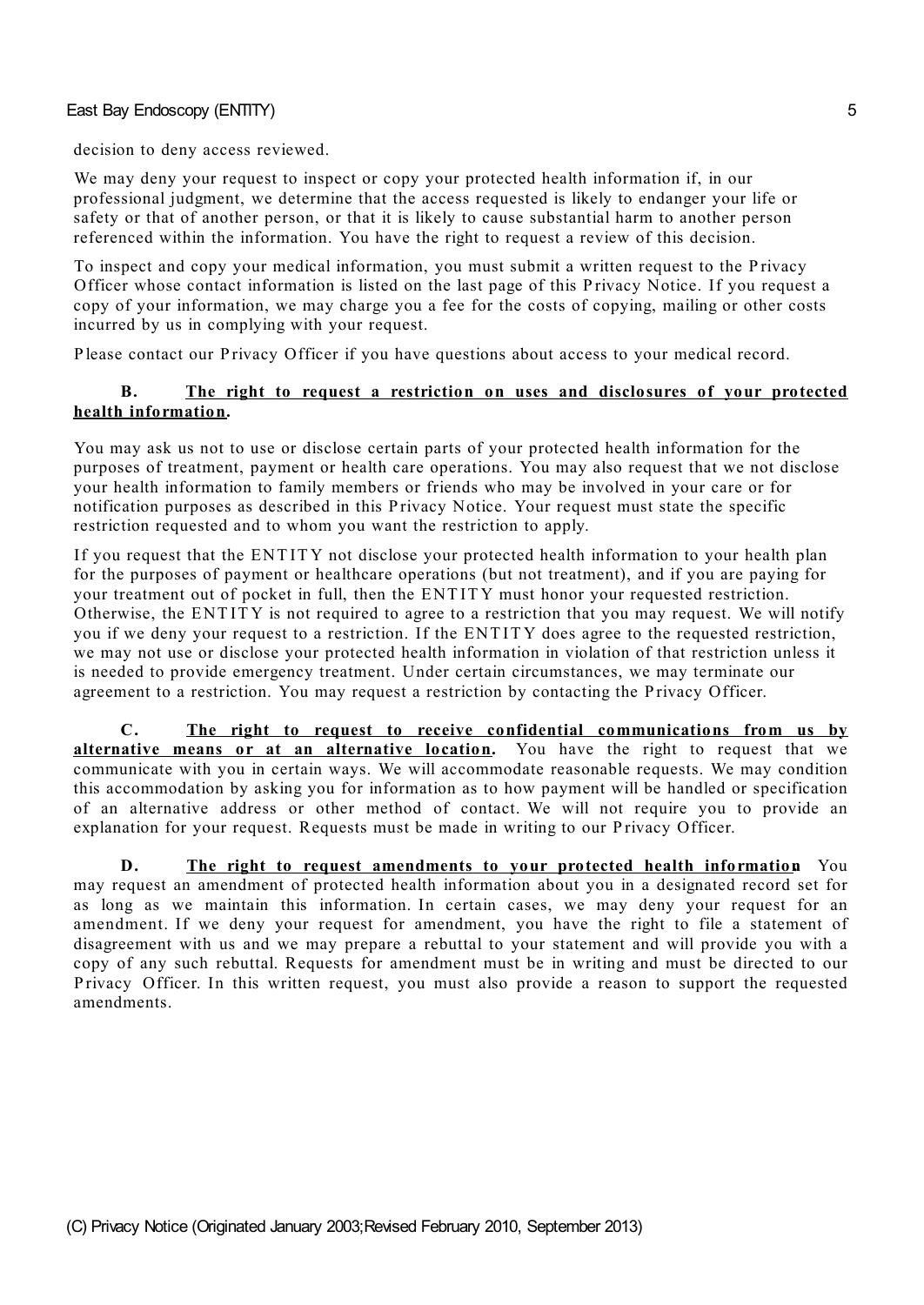**E. The right to receive an accounting.** You have the right to request an accounting of certain disclosures of your protected health information made by the ENT ITY. T his right applies to disclosures for purposes other than treatment, payment or health care operations as described in this P rivacy Notice. We are also not required to account for disclosures that you requested, disclosures that you agreed to by signing an authorization form, disclosures for anENT ITY directory, to friends or family members involved in your care, or certain other disclosures we are permitted to make without your authorization. The request for an accounting must be made in writing to our Privacy Officer. The request should specify the time period sought for the accounting. We are not required to provide an accounting for disclosures that take place prior to April 14, 2003. Accounting requests may not be made for periods of time in excess of six years. After January 1, 2014 (or a later date as permitted by HIPAA), the list of disclosures will include disclosures made for treatment, payment or health care operations using our electronic health record (if we have one for you). We will provide the first accounting you request during any 12-month period without charge. Subsequent accounting requests may be subject to a reasonable cost-based fee.

**F. The right to obtain a paper copy of this notice.** Upon request, we will provide a separate paper copy of this notice even if you have already received a copy of the notice or have agreed to accept this notice electronically.

### **VI. Our Duties**

The ENTITY is required by law to maintain the privacy of your health information and to provide you with this Privacy Notice of our duties and privacy practices. We are required to abide by terms of this Notice as may be amended from time to time. We reserve the right to change the terms of this Notice and to make the new Notice provisions effective for all future protected health information that we maintain. If the ENT ITY changes its Notice, we will provide a copy of the revised Notice by sending a copy of the revised Notice via regular mail or through in-person contact at your next visit. In the event there has been a breach of your unsecured protected health information, we will notify you.

### **VII. Complaints**

You have the right to express complaints to the ENT ITY and to the Secretary of Health and Human Services if you believe that your privacy rights have been violated. You may complain to the ENTITY by contacting the ENTITY's Privacy Officer verbally or in writing, using the contact information below. We encourage you to express any concerns you may have regarding the privacy of your information. You will not be retaliated against in any way for filing a complaint.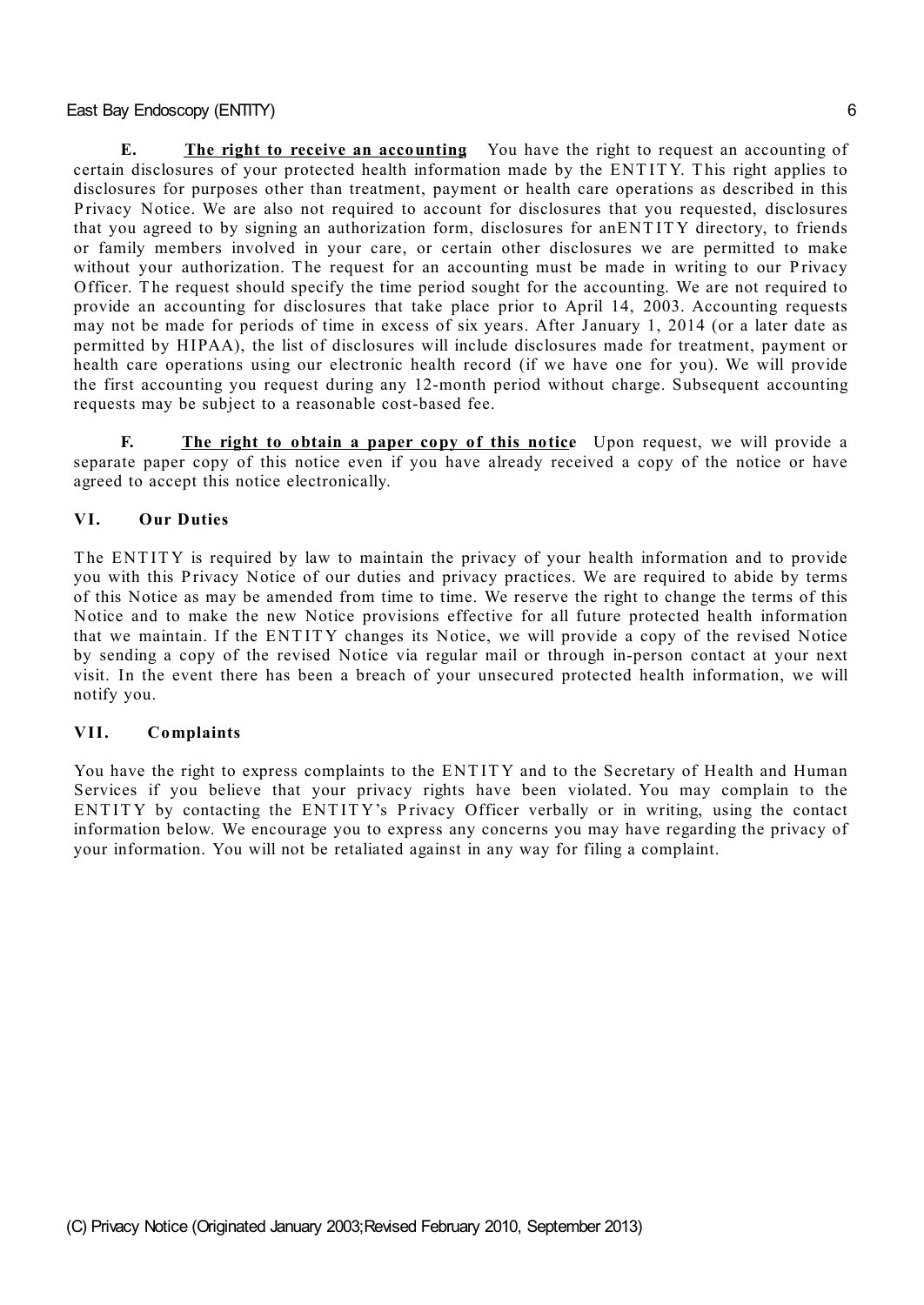## **VIII. Contact Person**

The ENTITY's contact person for all issues regarding patient privacy and your rights under the federal privacy standards is the Privacy Officer. Information regarding matters covered by this Notice can be requested by contacting the Privacy Officer. If you feel that your privacy rights have been violated by the ENTITY you may submit a complaint to our Privacy Officer by sending it to:

P rivacy Officer **East Bay Endoscopy ,**

The Privacy Officer can be contacted by telephone at .

## **IX. Effective Date**

**This Notice is effective April 14, 2003, with revisions effective February 17, 2010 and September, 2013.**